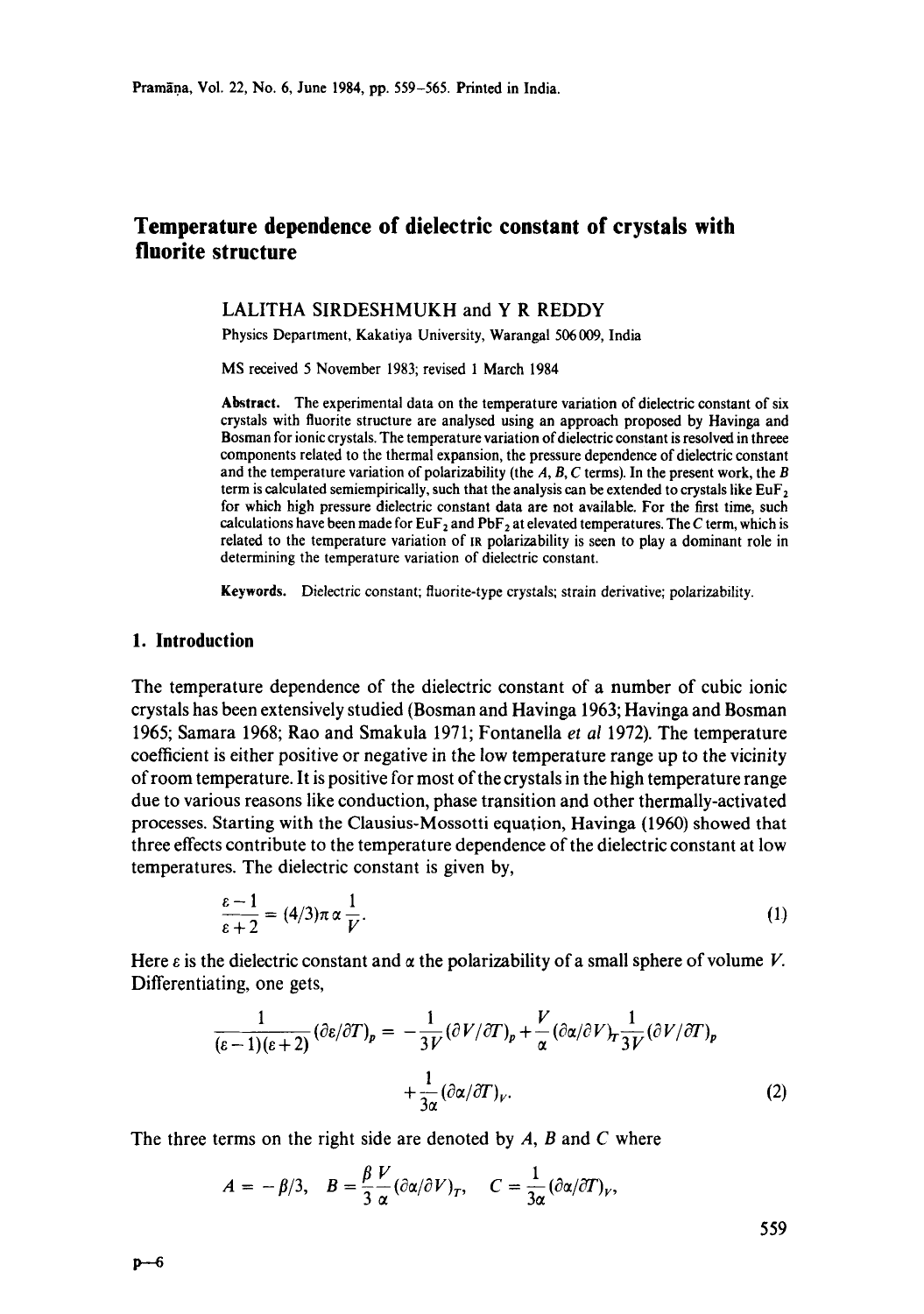and  $\beta$  is the thermal expansion coefficient. Differentiating (1) with respect to pressure, the following equation is obtained:

$$
\frac{3}{(\varepsilon - 1)(\varepsilon + 2)} (\partial \varepsilon / \partial p)_T = K - K \frac{V}{\alpha} (\partial \alpha / \partial V)_T,
$$
 (3)

where K is the compressibility.  $(A + B)$  is referred to as the total volume effect and C as the volume independent or pure temperature effect. Further it has been shown by Szigeti (1961) that the anharmonic contribution to dielectric constant is given by (Samara 1968, 1976)

$$
G = T(\varepsilon - 1)(\varepsilon + 2) \frac{1}{3\alpha} (\partial \alpha / \partial T)_V,
$$
  
=  $T(\varepsilon - 1)(\varepsilon + 2)C.$  (4)

From the knowledge of C values, the anharmonic contribution can be estimated. From (2) and (3) it can be seen that the evaluation of the terms  $A$ ,  $B$  and  $C$  requires the measurements of dielectric constant, temperature and pressure dependence of dielectric constant and the data on thermal expansion and isothermal compressibility. Such evaluations have been carried out by Bosman and Havinga (1963) for a number of cubic ionic crystals, by Samara (1968) for thallous halides, alkaline earth fluorides and lead fluoride (Samara 1976) and by Young and Frederikse (1969) for cadmium fluoride. The quantities  $A$  and  $B$  are evaluated from experimental data and  $C$  is obtained as a difference between  $(A + B + C)$  *i.e.* left side quantity in (2) and  $A + B$ .

Srinivasan and Narayanan (1982) have extended similar analysis to anisotropic crystal TiO<sub>2</sub>.

Havinga and Bosman (1965) have evaluated the  $B$  and  $C$  terms from a theoretical method based on a simple ionic model and obtained a reasonable agreement with the experimental values for the B term. For the C term, though exact agreement is not observed the magnitude is of the same order for the alkali halide crystals.

Jai Shanker and Sundaraj (1983) have analysed silver halides, thallous halides, alkaline earth fluorides and lead fluoride. In their approach, the volume derivative of dielectric constant which is contained in the B term is evaluated by using Born-Mayer theory of interatomic potential and the  $C$  contribution is obtained by adopting the model proposed by Havinga and Bosman (1965). As the authors themselves point out, the difficulty in their treatment is that in addition to the values of short range force constant and effective ionic charge, the higher order derivatives of the effective charge parameter are also required. While they find good agreement with the experimental values for volume derivatives, the calculated C terms differ.

Thus it is clear that the B contributions obtained either by Havinga and Bosman's treatment or by the method suggested by Jai Shanker and Sundaraj agree with the experimental results. For the  $C$  terms the values of Jai Shanker and Sundaraj differ both in magnitude and sign.

In the present work, the method proposed by Havinga and Bosman (1965) is extended to some crystals with fluorite structure. B values agree well with those obtained from experimental data on pressure dependence of dielectric constant in alkaline earth fluorides. In view of this agreement, the method is employed to estimate the B values for CdF<sub>2</sub>, PbF<sub>2</sub> and EuF<sub>2</sub>.  $(A + B + C)$  is known from experimental data on  $(\partial \varepsilon/\partial T)_p$ . A, known from the data on thermal expansion and B obtained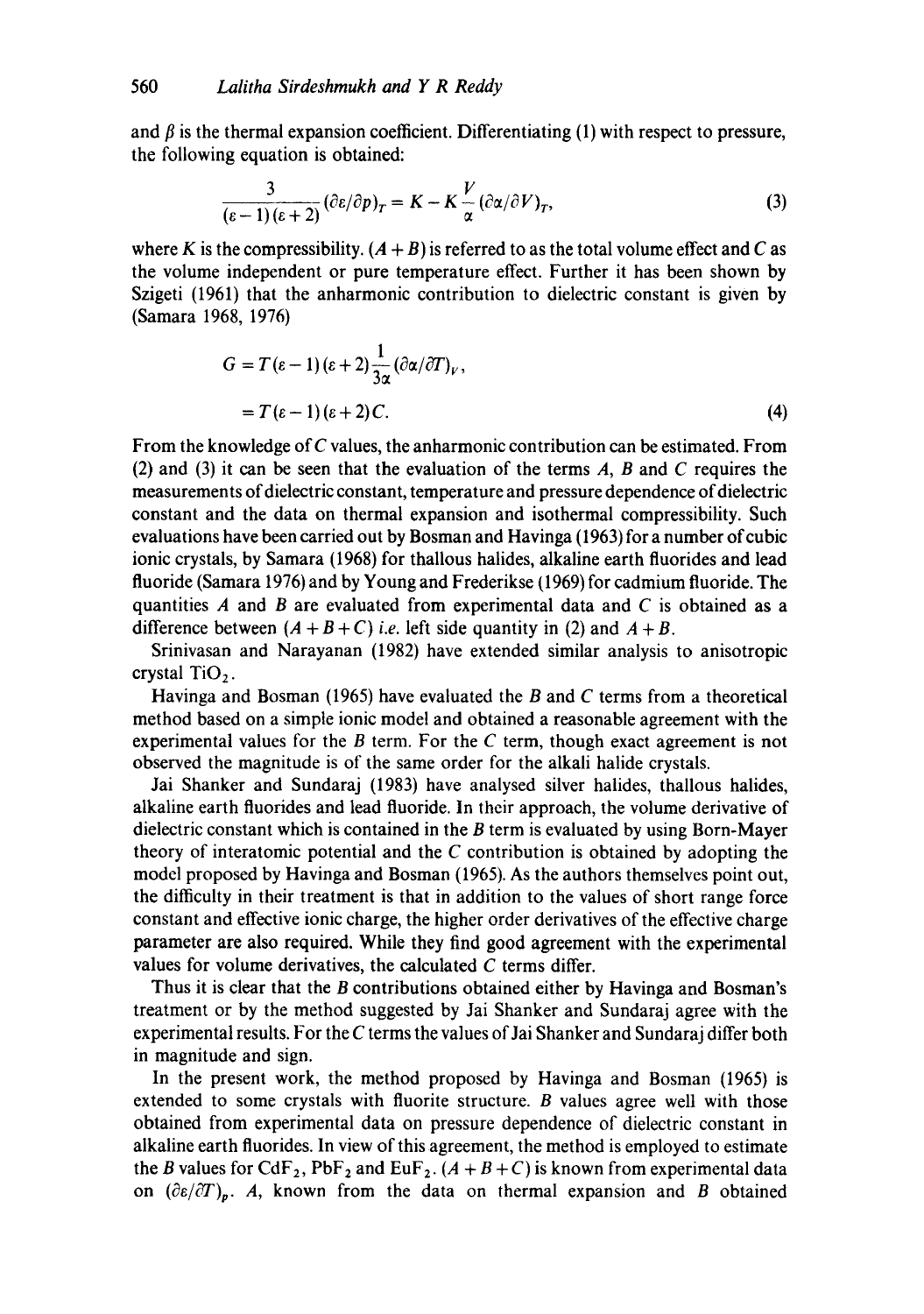semiempirically, the C term is evaluated from the difference between the  $(A + B + C)$ and the  $(A + B)$  terms. It has been shown that the C terms agree with the experimental values for all the crystals. For  $EuF_2$  the experimental data for C is not available. The anharmonic contributions G have been evaluated from the C values. The results are compared with the earlier data.

### **2. Details of the method**

The macroscopic polarizability  $\alpha$  consists of two components, one the optical polarizability  $\alpha_{op}$  due to the displacement of electrons and the other, infrared polarizability  $\alpha_{ir}$  due to the displacement of ions. In terms of individual components, the temperature derivative of static dielectric constant is expressed as (Samara 1976)

$$
\frac{1}{(\varepsilon - 1)(\varepsilon + 2)} (\partial \varepsilon / \partial T)_p = A + B + C = -\frac{\beta}{3} + \frac{\beta}{3} \left[ \frac{\alpha_{op}}{\alpha} \left\{ \frac{V}{\alpha_{op}} (\partial \alpha_{op}/ \partial V)_T \right\} + \frac{\alpha_{ir}}{\alpha} \left\{ \frac{V}{\alpha_{ir}} (\partial \alpha_{ir}/ \partial V)_T \right\} \right] + (C_{op} + C_{ir})
$$
(5)

 $\alpha_{\rm op}$  is obtained from the data on refractive index n ( $\varepsilon_{\rm op} = n^2$ ).  $\alpha$  is obtained from the experimental values of static dielectric constant  $\varepsilon$ .  $\alpha_{ir}$  is the difference between  $\alpha$  and  $\alpha_{\rm op}$ . The strain polarizability constant  $(V/\alpha_{op})(\partial \alpha_{op}/\partial V)_T$  is evaluated using the following relation proposed by Jai Shanker *et al* (1979)

$$
\frac{V}{\alpha_{\rm op}} (\partial \alpha_{\rm op} / \partial V)_T = \frac{1}{3\alpha} \bigg[ \eta - \frac{2}{\eta - 2} \bigg] (2\alpha_{f-} - \alpha_{f+}) \bigg( 1 - \frac{e^*}{e} \bigg). \tag{6}
$$

Further, following Havinga and Bosman (1965), the strain derivative of IR polarizability is obtained from

$$
\frac{V}{\alpha_{ir}}(\partial \alpha_{ir}/\partial V)_T = \frac{\eta^2 - 2\eta + 2}{3(\eta - 2)}.
$$
\n(7)

In the above equations  $e^*/e = q^*$  is the effective ionic charge and  $\alpha_{f-}$  and  $\alpha_{f+}$  are the free ion polarizabilities of cation and anion respectively.  $\eta$  is the stiffness constant occurring in the Born repulsion term in the potential function for the crystal.

|                  | zability derivatives (polarizabilities are in units of A L. |                      |                      |               |                   |  |  |
|------------------|-------------------------------------------------------------|----------------------|----------------------|---------------|-------------------|--|--|
| Crystal          | ŋª                                                          | п <sup>b</sup>       | $\alpha_{_{\rm OD}}$ | $\alpha_{f+}$ | q*                |  |  |
| CaF <sub>2</sub> | 87                                                          | 1.434                | 2.52                 | 0.47          | 0.78 <sup>c</sup> |  |  |
| SrF <sub>2</sub> | 89                                                          | 1.442                | 3.04                 | 0.86          | 0.82c             |  |  |
| BaF <sub>2</sub> | $9 - 1$                                                     | 1.474                | 3.98                 | 1.55          | 0.81 <sup>c</sup> |  |  |
| $CdF$ ,          | 94                                                          | 1.560                | 3.03                 | 0.55          | 0.83c             |  |  |
| PbF,             | 8.3                                                         | $1.754$ <sup>d</sup> | 4.83                 | $1-14$        | 0.93c             |  |  |
| $EuF$ ,          | 84                                                          | 1.560e               | 3.72                 | 0.71          | $0.83^{e}$        |  |  |

**Table** 1. Input data for calculating the strain polarizability derivatives (polarizabilities are in units of  $A^3$ ).

The  $\alpha_{\text{f}}$  value in all the cases is 1.04.

 $\alpha$  Rao (1977);  $\beta$  Hand book of chemistry and physics (1973); <sup>c</sup> Denham *et al* (1970);  $\delta$  Samara (1976);  $\epsilon$  Axe and Petit (1966).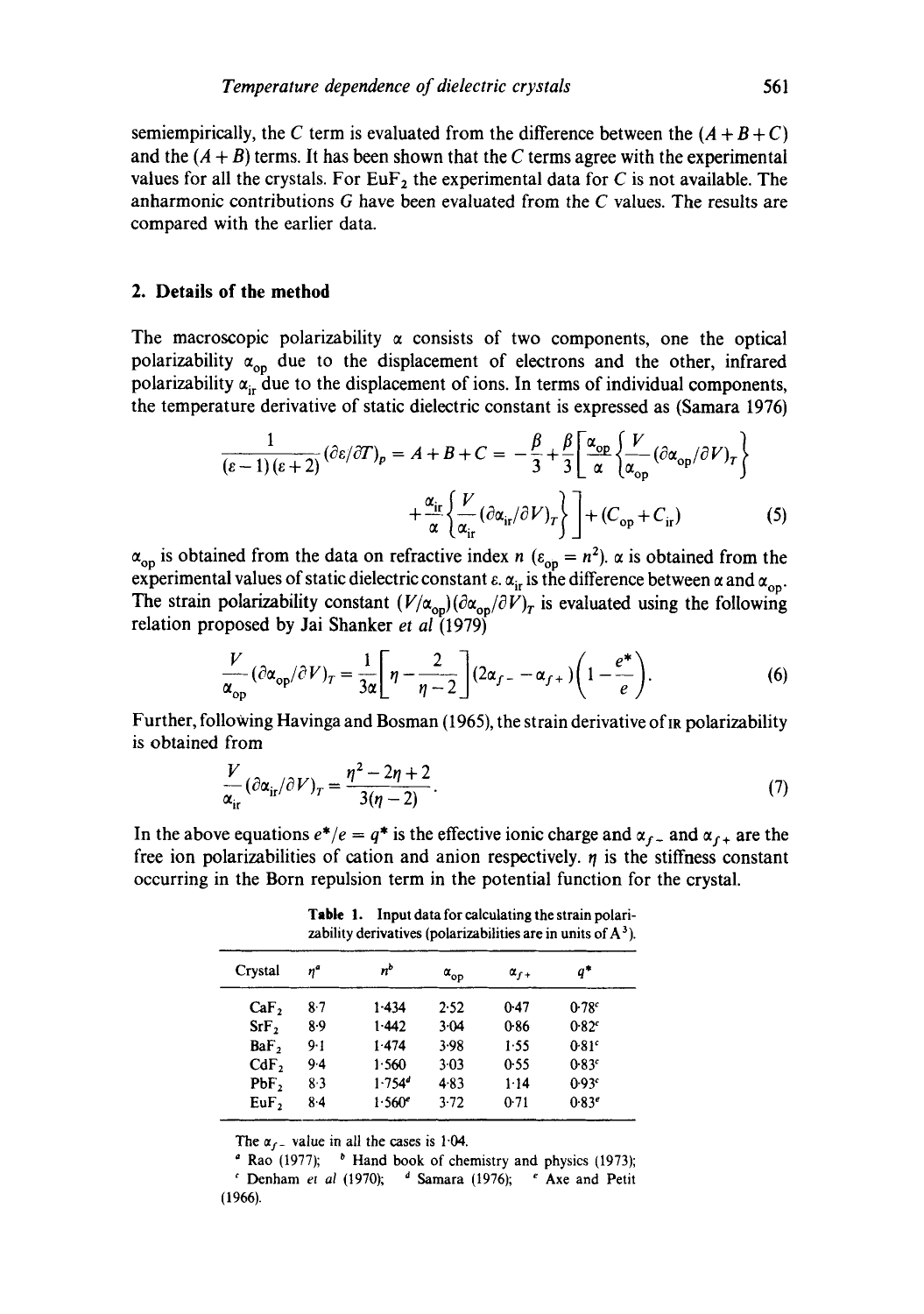The input data for calculating the strain polarizability derivatives are given in table 1. The free ion polarizabilities for alkaline earth ions and  $F^-$  are those cited by Tessmann *et al (1953).* For Cd<sup>2+</sup>, Pb<sup>2+</sup> and Eu<sup>2+</sup> the values are calculated from Ruffa's (1963) theory. Crystal polarizabilities are determined from the additivity rule taking the crystal polarizability of the  $F^-$  ion from Jai Shanker *et al* (1978). The  $(V/\alpha)(\partial \alpha/\partial V)_r$ values thus calculated are given in table 2 along with those obtained by earlier workers from experimental data. Table 3 shows the input data for calculating  $A$ ,  $B$  and  $C$  at room temperature for all the crystals.

# **3. Results and discussion**

From table 2 it can be seen that the present values of  $(V/\alpha)(\partial \alpha/\partial V)_r$  agree well with the **values obtained by earlier workers. This agreement indicates the validity of the procedure based on the simple ionic model for evaluating the strain polarizability** 

|                  | <b>Table 2.</b> Calculated values of $\frac{V}{\alpha} \left( \frac{\partial \alpha}{\partial V} \right)$ . |        |              |  |  |  |
|------------------|-------------------------------------------------------------------------------------------------------------|--------|--------------|--|--|--|
| Experimental     |                                                                                                             |        |              |  |  |  |
| Crystal          | a                                                                                                           | h      | Present work |  |  |  |
| CaF <sub>2</sub> | $2-06$                                                                                                      | 2.22   | 2.00         |  |  |  |
| SrF <sub>2</sub> | 2.03                                                                                                        |        | 1.90         |  |  |  |
| BaF <sub>2</sub> | 1.88                                                                                                        | $1-90$ | 1.89         |  |  |  |
| CdF <sub>2</sub> |                                                                                                             |        | 1.80         |  |  |  |
| PbF <sub>2</sub> | 1.48                                                                                                        |        | 1.60         |  |  |  |
| EuF,             |                                                                                                             |        | 1.66         |  |  |  |

a Samara (1976); b Jones (1967).

|                   | <b>Table 3.</b> Input data for calculating values of A, B and C (polarizabilities are in |
|-------------------|------------------------------------------------------------------------------------------|
| units of $A^3$ ). |                                                                                          |

|                                                                                                                                   | Crystal          |                  |                  |                  |                   |                   |
|-----------------------------------------------------------------------------------------------------------------------------------|------------------|------------------|------------------|------------------|-------------------|-------------------|
|                                                                                                                                   | CaF <sub>2</sub> | SrF <sub>2</sub> | BaF <sub>2</sub> | CdF <sub>2</sub> | PbF,              | $EuF$ ,           |
| $\beta \times 10^5$ (°K) <sup>-1</sup>                                                                                            | $5.55^{\circ}$   | 5.79             | 5.97             | 6.48             | 7.35              | 4.62              |
| α                                                                                                                                 | 6.42             | 7.59             | 9.65             | 6.37             | $10-62$           | 8.22              |
| $\alpha_{\rm op}$                                                                                                                 | 2.52             | $3 - 04$         | 3.98             | $3 - 03$         | 4.83              | 3.72              |
|                                                                                                                                   | 3.88             | 4.48             | 5.66             | 3.47             | 5.80              | 4.50              |
| $\frac{\alpha_{ir}}{V}$<br>$\int \partial \alpha_{\underline{\mathrm{op}}} \rangle$<br>$\partial V /_{\tau}$<br>$\alpha_{\rm op}$ | 0.40             | 0.21             | 0.08             | 0.26             | 0.04              | 0.14              |
| $\frac{V}{\alpha_{\rm ir}}\! \left(\frac{\partial \alpha_{\rm ir}}{\partial V}\right)_T$                                          | $3 - 00$         | 3.07             | 3.14             | 3.23             | 2.88              | $2-90$            |
| £                                                                                                                                 | $6.81^{b}$       | $8.48^{b}$       | 7.34''           | 8.33c            | $29.3^{b}$        | $8.30^{d}$        |
| $(A+B+C)^* \times 10^5$ ( $^{\circ}$ K) <sup>-1</sup>                                                                             | $3.29^{b}$       | $2.92^{\circ}$   | $2.68^{\circ}$   | 3.76c            | 0.79 <sup>b</sup> | 1.75 <sup>4</sup> |

\*  $1/(\varepsilon - 1)(\varepsilon + 2)(\partial \varepsilon/\partial T)_p$ ; <sup>a</sup> All values are from Rao (1980); <sup>b</sup> Samara (1976); <sup>c</sup> Young and Frederikse (1969);  $d$  Reddy and Sirdeshmukh (1984).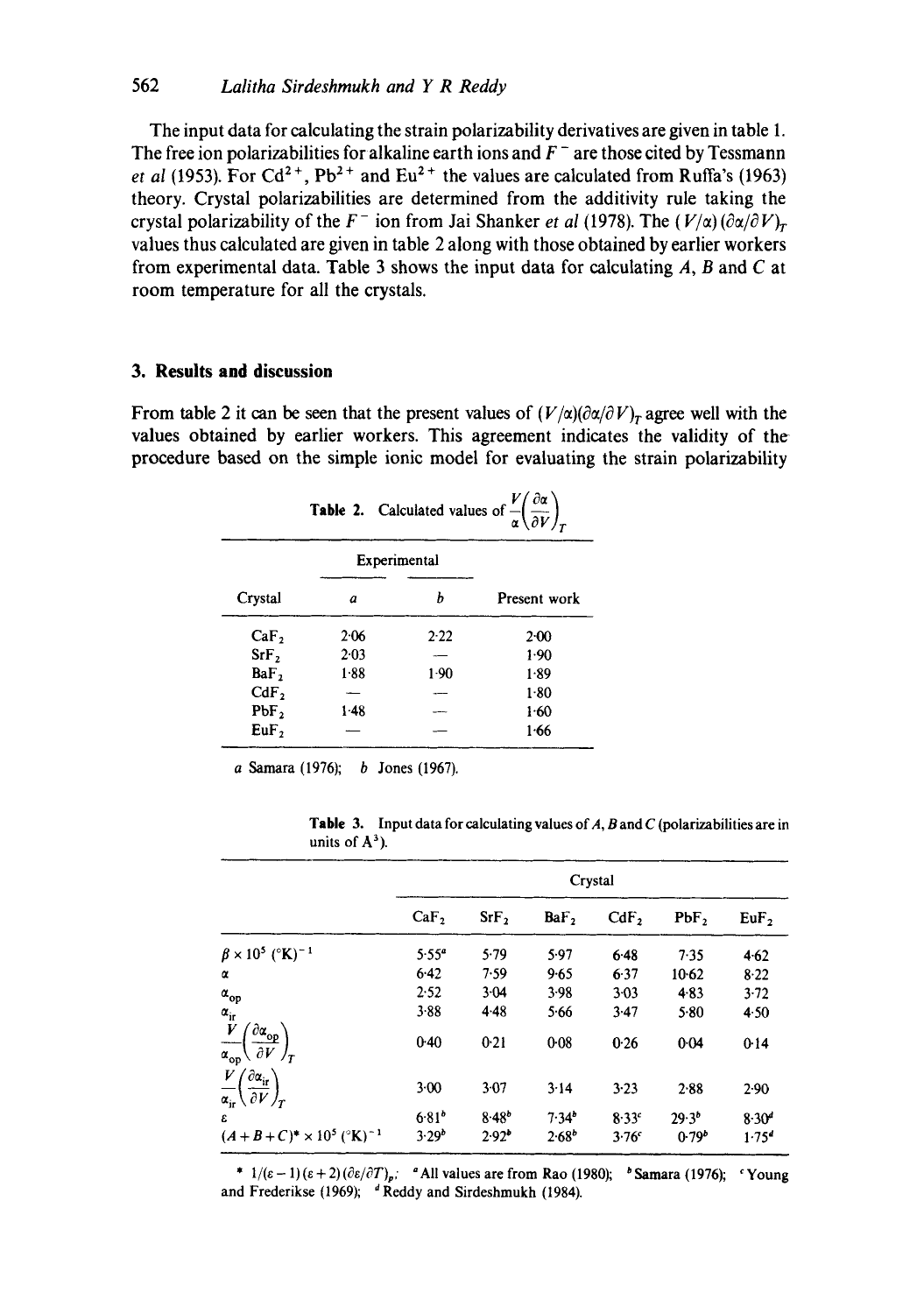**derivative for fluorite type crystals. The final values of A, B and C at room temperature are compared with the experimental values, in table 4. They show reasonable agreement.** For EuF<sub>2</sub> the B and C values have been estimated for the first time. The C **values for the alkaline earth fluorides obtained in this work are of the same order as those for the alkali halides (Bosman and Havinga 1963). Further, the C values for CdF2**  and  $EuF_2$  are of the same order as those for the alkaline earth fluorides. For  $PbF_2$ , a **negative value has been obtained for C at room temperature. This again is an agreement with the value obtained by Samara (1976) from experimental data.** 

**In table 5 C values at room temperature obtained by different methods are compared. The experimental values of both Samara (1976) and that of Andeen** *et al* **(1972) agree very well. It may be mentioned that the values quoted by Jai Shanker and Sundaraj (1983) as from experimental data need to be multiplied by 10. Considerable difference is observed between the theoretical values of Jai Shanker and Sundaraj and the experimental values. On the other hand the values obtained by the semiempirical method in the present work show a good agreement with experimental values.** 

**A** comparison of anharmonic contributions  $G/(\varepsilon-\varepsilon_{\text{on}})$  to dielectric constant, at **room temperature is given in table 6. The present values agree well with those obtained**  using experimental data. The C contribution is negative for PbF<sub>2</sub> and positive for all the

|                  | $A \times 10^5$ ( $\rm{K}$ ) <sup>-1</sup> |                               | $B \times 10^5$ (°K) <sup>-1</sup> |                                            | $C \times 10^5$ (°K) <sup>-1</sup> |                              |
|------------------|--------------------------------------------|-------------------------------|------------------------------------|--------------------------------------------|------------------------------------|------------------------------|
| Crystal          | Present<br>work                            | Other<br>work <sup>a, b</sup> | Present<br>work                    | Other<br>work <sup><math>a, b</math></sup> | Present<br>work                    | Other<br>work <sup>a,b</sup> |
| CaF <sub>2</sub> | $-1.85$                                    | $-1.90$                       | 3.68                               | 3.92                                       | 1.46                               | 1.28                         |
| SrF <sub>2</sub> | $-1.93$                                    | $-1.82$                       | 3.68                               | $3-68$                                     | 1.17                               | $1 - 0.5$                    |
| BaF <sub>2</sub> | $-1.98$                                    | $-1.87$                       | 3.72                               | 3.50                                       | 0.94                               | $1 - 04$                     |
| CdF <sub>2</sub> | $-2.16$                                    | $-1.80$                       | 3.89                               | 3.66                                       | 2.03                               | $1-9$                        |
| PbF <sub>2</sub> | $-2.45$                                    | $-2.50$                       | 3.92                               | 3.70                                       | $-2.26$                            | $-2.00$                      |
| EuF <sub>2</sub> | $-1.54$                                    |                               | 2.56                               |                                            | 0.73                               |                              |

**Table 4. Calculated values of** A, B and C.

<sup>a</sup> Samara (1976) for all crystals except CdF<sub>2</sub>; <sup>b</sup> Young and Frederikse (1969).

**Jai Shanker and Sundaraj**  (1983) **Experimental data Experimental Crystal Samara (1976) data\* Theoretical Present**   $CaF<sub>2</sub>$  1.28 1.20 0.28 1.46  $\text{SrF}_2$  1.05 1.00 0.28 1.17  $BaF_2$  1'04 0'90 0'44 0'94  $Cdr_2$  -- - - - - - 2.03  $PbF_2$  - 2.0 - 2.0 0.60 - 2.26 EuF 2 -- -- -- 0"73

**Table 5.** Comparison of values of  $C \times 10^{-5}$  ( $K^{-1}$ ).

\* Andeen et *al* (1972).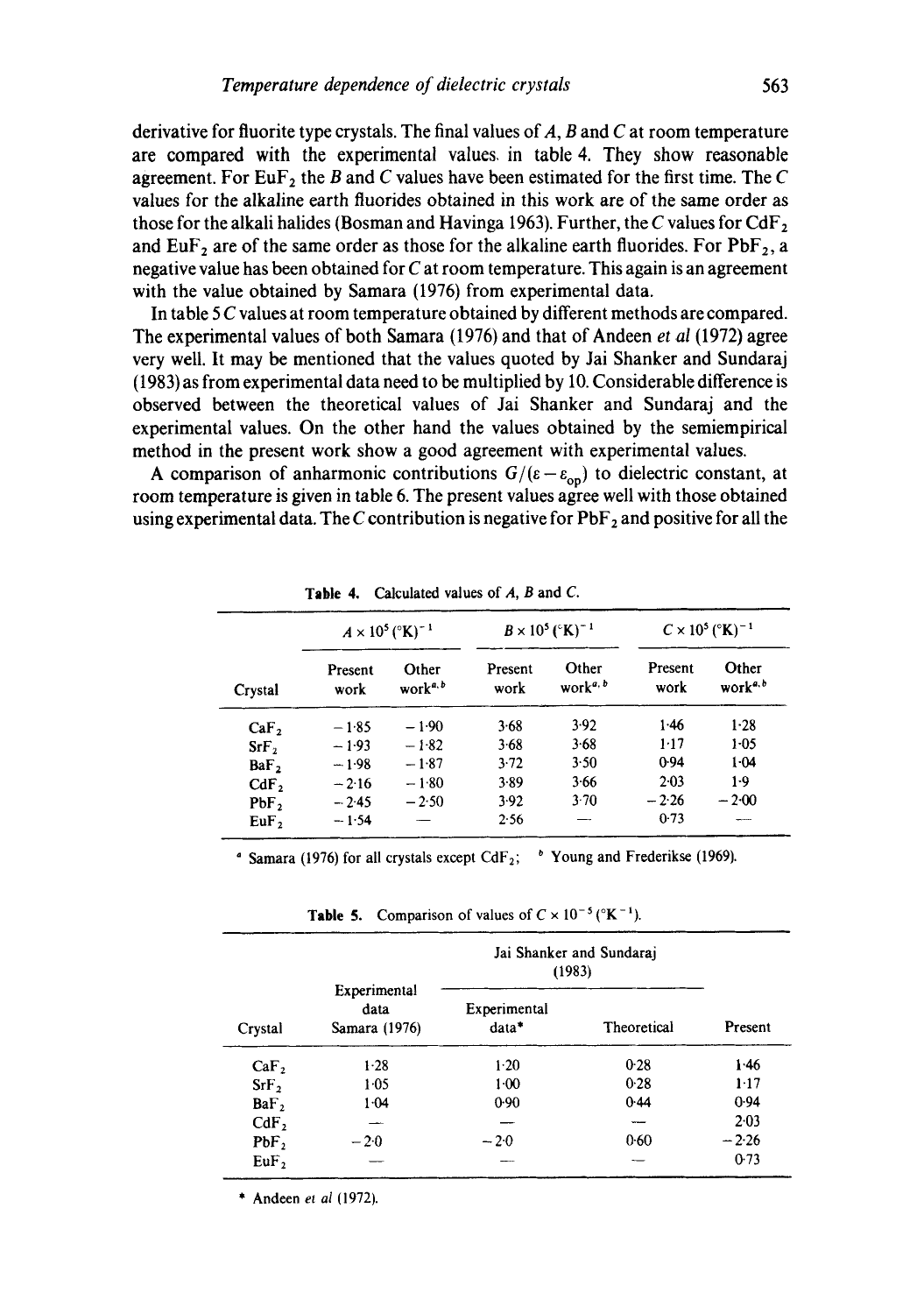| Crystal          |                                       | Jai Shanker and Sundaraj<br>(1983) |             |          |
|------------------|---------------------------------------|------------------------------------|-------------|----------|
|                  | Experimental<br>data<br>Samara (1976) | Experimental<br>data*              | Theoretical | Present  |
| CaF <sub>2</sub> | 0.040                                 | 0.04                               | 0.009       | 0.046    |
| SrF <sub>2</sub> | 0.032                                 | $0 - 03$                           | 0.008       | 0.035    |
| BaF <sub>2</sub> | 0.036                                 | $0-04$                             | 0.015       | 0.033    |
| CdF <sub>2</sub> |                                       |                                    |             | 0.070    |
| PbF <sub>2</sub> | $-0.197$                              | $-0.20$                            | 0.060       | $-0.225$ |
| EuF <sub>2</sub> |                                       |                                    |             | 0.028    |

**Table 6.** Comparison of values of  $G/(\varepsilon - \varepsilon_{op})$ .

\* Andeen *et al* (1972).

| Crystal          | Temperature<br>$({}^{\circ}{\bf K})$ | $(A + B + C) \times 10^5$<br>$({}^{\circ}{\bf K})^{-1}$ |           | $A \times 10^5$ (°K) <sup><math>-1</math></sup> $B \times 10^5$ (°K) <sup><math>-1</math></sup> $C \times 10^5$ (°K) <sup><math>-1</math></sup> |         |
|------------------|--------------------------------------|---------------------------------------------------------|-----------|-------------------------------------------------------------------------------------------------------------------------------------------------|---------|
| PbF <sub>2</sub> | 180                                  | $-0.95$                                                 | $-2.41^a$ | 3.86                                                                                                                                            | $-2.40$ |
|                  | 295                                  | $-0.79$                                                 | $-2.45$   | 3.92                                                                                                                                            | $-2.26$ |
|                  | 395                                  | 5.30                                                    | $-3.40$   | 5.44                                                                                                                                            | 3.26    |
| $EuF$ ,          | 295                                  | 1.75                                                    | $-1.54$   | 2.56                                                                                                                                            | 0.73    |
|                  | 395                                  | 5.43                                                    | $-1.89$   | 3.14                                                                                                                                            | 4.18    |

**Table** 7. A, B and C values at various temperatures.

 $\degree$   $\beta$  values are from Rao (1980).

rest. Amongst the fluorite type crystals studied, the value is highest for  $CdF_2$ ; the value for  $EuF_2$  is comparable with those for alkaline earth fluorides.

To study the effect of temperature, the  $C$  contribution has been evaluated at temperatures up to  $\approx 400^{\circ}$ K for EuF<sub>2</sub> and PbF<sub>2</sub>. For this purpose the data on temperature variation of dielectric constant obtained by the present authors (Reddy 1980; Reddy and Sirdeshmukh 1984) are used. The results are given in table 7. For  $EuF_2$ , the temperature coefficient of dielectric constant is positive and the C value is also positive throughout the temperature range. However, in  $PbF_2$ , the temperature coefficient of dielectric constant is negative at low temperatures but becomes positive at elevated temperatures. Correspondingly, the parameter  $C$  also is negative at low temperatures and positive at elevated temperatures. It is to be noted that the  $A$  and  $B$ parameters are of the same sign in the entire suite of crystals and over the entire range of temperatures. Thus the contribution  $C$  plays a dominant role in determining the temperature variation of dielectric constant. It is to be noted that the C contribution reflects the anharmonic effects.

#### **4. Summary and conclusions**

The experimental data on temperature variation of dielectric constant of crystals with fluorite structure are analysed according to the method proposed earlier by Bosman